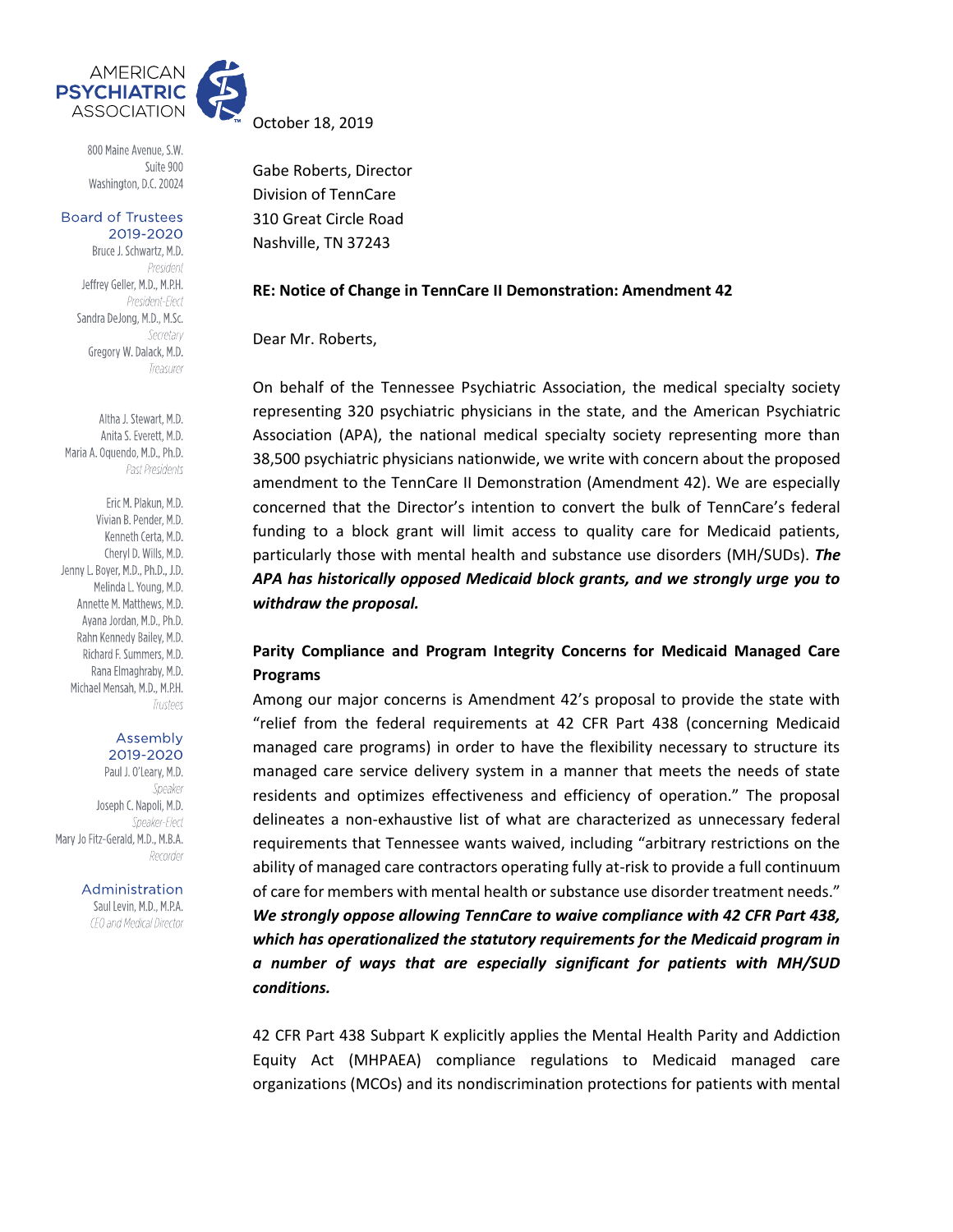health and/or substance use disorder conditions.<sup>1</sup> The regulations explicitly require that key program features, such as capitation rates and the scope of covered benefits, be MHPAEA compliant. These can indirectly be discriminatory and affect the scope and duration of services available for this population. Additionally, it is worrisome that the state is also asking for the flexibility to make changes to its benefits package. *Without the requirements of parity compliance, we are concerned that services for the most chronically ill and complex patients would be scaled back.* It is unclear from the text whether Subpart K is deemed an unnecessary federal requirement and within the scope of the contemplated provisions under 42 CFR Part 438 that Tennessee seeks relief.

These patient protections are essential since the very nature of treatment for this patient population is complicated by chronic needs and the stigma surrounding their illness. For example, addiction is a complex brain disease and seeking treatment can take several attempts. According to the National Survey on Drug Use and Health, only 12 percent of the nearly 20 million adults in America who needed SUD treatment received treatment in 2018.<sup>2</sup> These very complications have served as the basis of the historically discriminatory policies and practices of MCOs, which have unduly limited treatment for these populations and the very reason MHPAEA was enacted. To undermine its requirements would be an incomprehensible undermining of federally guaranteed patient access protections.

An additional area of fundamental concern is the 438 requirements concerning network adequacy and how they fit within the context of the proposal. *Network adequacy is foundational for the Medicaid program and is reflective of a key federal law requirement, the so-called "equal access provision."* This provision requires states to reimburse health care providers at a rate that is low enough to ensure efficiency and economy, yet high enough to attract a sufficient number of providers to ensure enrollees have access to health care services to the same extent they are available to the general public in the same geographic area.<sup>3</sup> A state's Medicaid plan must provide such assurances in writing. The Medicaid statute also requires that MCOs comply with "[s]tandards for access to care so that covered services are available within reasonable time frames and in a manner that ensures continuity of care and adequate primary care and specialized services capacity".<sup>4</sup> *How these required protections would be assured remains opaque under the proposal, and a key basis for our recommendation that it be withdrawn.*

The fact that the proposal's non-exhaustive listing in this section is not definitive is a major source of concern for us, given the scope and content of 42 CFR 438. *Regardless of the lack of waiver clarity, we oppose any approach whereby the state would be granted sole authority to determine if it is in* 

2 Substance Abuse and Mental Health Services Administration. (2019). *Key substance use and mental health indicators in the United States: Results from the 2018 National Survey on Drug Use and Health* (HHS Publication No. PEP19-5068, NSDUH Series H-54). Rockville, MD: Center for Behavioral Health Statistics and Quality,

Substance Abuse and Mental Health Services Administration. Retrieved from <https://www.samhsa.gov/data/> <http://www.samhsa.gov/data/sites/default/files/NSDUH-DR-FFR2-2016.htm>

<sup>&</sup>lt;sup>1</sup> Code of Federal Regulations: Part 438 – Managed Care. Centers for Medicaid and Medicare Studies, October 1, 2017.<https://www.govinfo.gov/content/pkg/CFR-2017-title42-vol4/xml/CFR-2017-title42-vol4-part438.xml>

<sup>&</sup>lt;sup>3</sup> (42 U.S.C § 1396a(a)(30)(A)) - The Public Health and Welfare Chapter 7 - Social Security Subchapter Xix - Grants To States For Medical Assistance Programs.

<sup>4</sup> Social Security Act § 1932(c)(1)(A)(i); see also id. § 1932(b)(5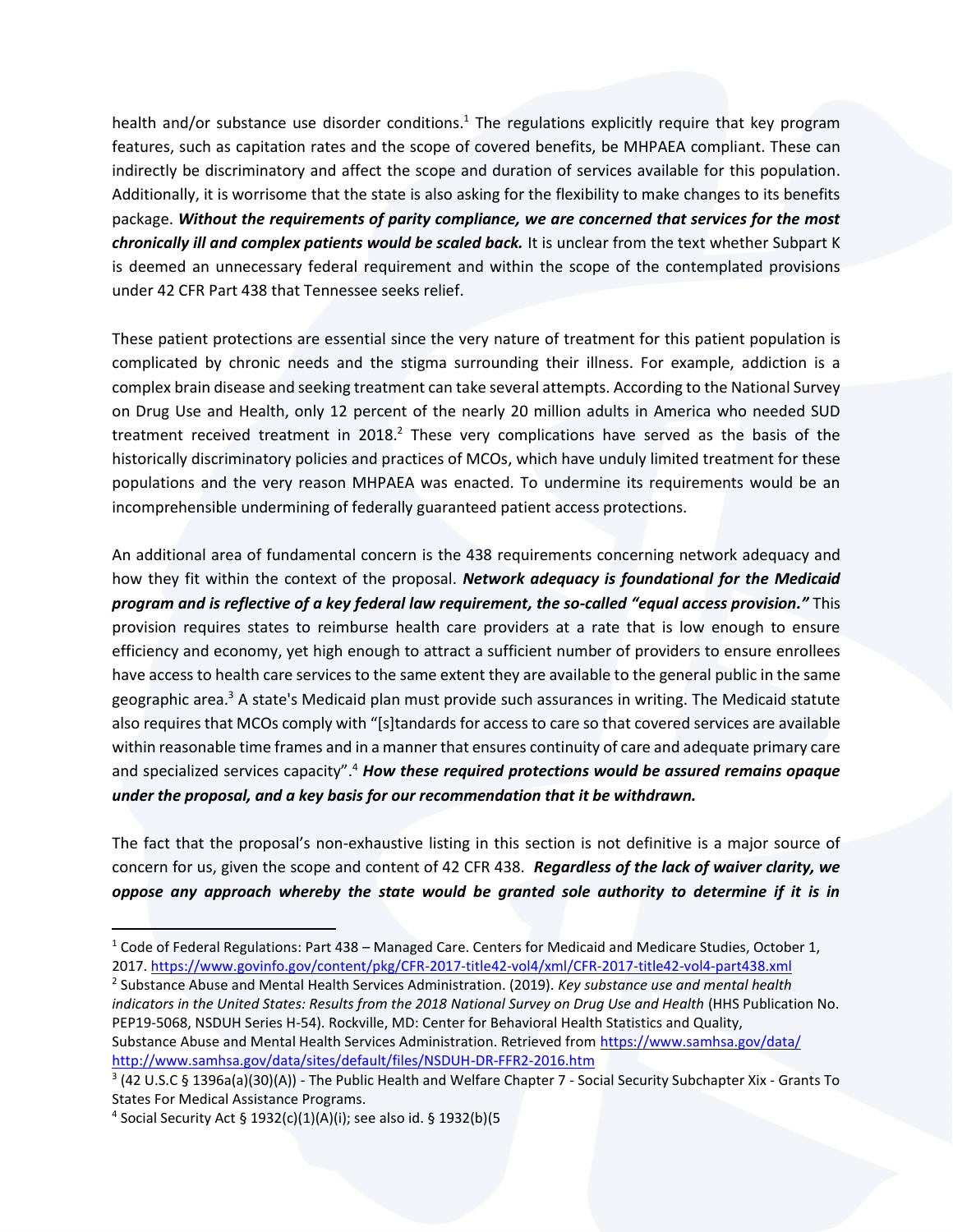*compliance with federal law.* There is a defined statutory basis for the current regulations*.* 42 CFR Part 438 is grounded in the directive of Section 1902(a)(4) and other sections of the Social Security Act. It requires that states provide for methods of administration that the Secretary finds necessary for proper and efficient operation of the State plan and for which the Secretary is ultimately responsible, given that federal expenditures are at issue. The Amendment text does not delineate how the state would ensure compliance with the range of essential Part 438 requirements. To cede the federal responsibility and required oversight codified in federal law is unwarranted in our view.

Lastly, we are concerned that the state's request to eliminate federal oversight on healthcare delivery may have the unintended consequence of weakening patient safeguards and health standards. Under the current TennCare Managed Care program, contractors and providers are expected to meet certain standards to protect patient access. However, Amendment 42 outlines that the state could choose to alter its delivery system in the future without needing to submit an amendment to CMS for approval. For example, in an effort to save money, the state could decide that TennCare will limit the number of days an individual can receive inpatient care, which may not be in a patient's best interest or in line with clinical guidelines. Additionally, in attempting to control costs, MCOs often create new issues of access by imposing burdensome prior authorization requirements, implementing utilization limitations, and creating limited provider networks. Not only could these policy decisions impact patient outcomes and result in poor care, but they often raise costs by placing the burden of care elsewhere. Currently, due to the limited number of inpatient psychiatric beds, more psychiatric care is taking place in emergency departments that are often ill-equipped to handle mentally ill patients.<sup>5</sup> *Eliminating these protections would represent a significant and unwarranted undermining of federal law, which was designed to eliminate discriminatory benefit access practices, and could have a catastrophic impact on an already vulnerable patient population.* If this is not the intent, it needs unequivocal clarification and an exact delineation of the protocols and policies utilized that will ensure consistency with MHPAEA compliance.

# **Drug Formulary Impacts on Patients with Mental Illness and Substance Use Disorders**

Amendment 42 seeks to give the state authority to implement drug formulary management tools in an effort to manage prescription drug spending without federal oversight. "The state proposes that it have the flexibility under this demonstration to adopt a commercial-style closed formulary with at least one drug available per therapeutic class." This proposal would mean that the drug formulary would not need to comply with Section 1927(d)(4) of the Social Security Act and would be particularly harmful for our patients. *The drug formulary could no longer be required to have clinical input or all necessary medications.* It is essential to acknowledge that individual drugs within the therapeutic classes used to treat psychiatrically ill patients have very different clinical indications, mechanisms of action, and side effect profiles. Drug prescribing is therefore complicated, given the nature of drug in the classes for the treatment of psychiatric disorders. These drugs are not clinically interchangeable. No two psychotropic medications have the same therapeutic effect or identical duration and intensity characteristics.

<sup>5</sup> Nordstrom, Kimberly et al. "Boarding of Mentally Ill Patients in Emergency Departments: American Psychiatric Association Resource Document." Western Journal of Emergency Medicine, September 2019. <https://escholarship.org/uc/item/71z0q1n8>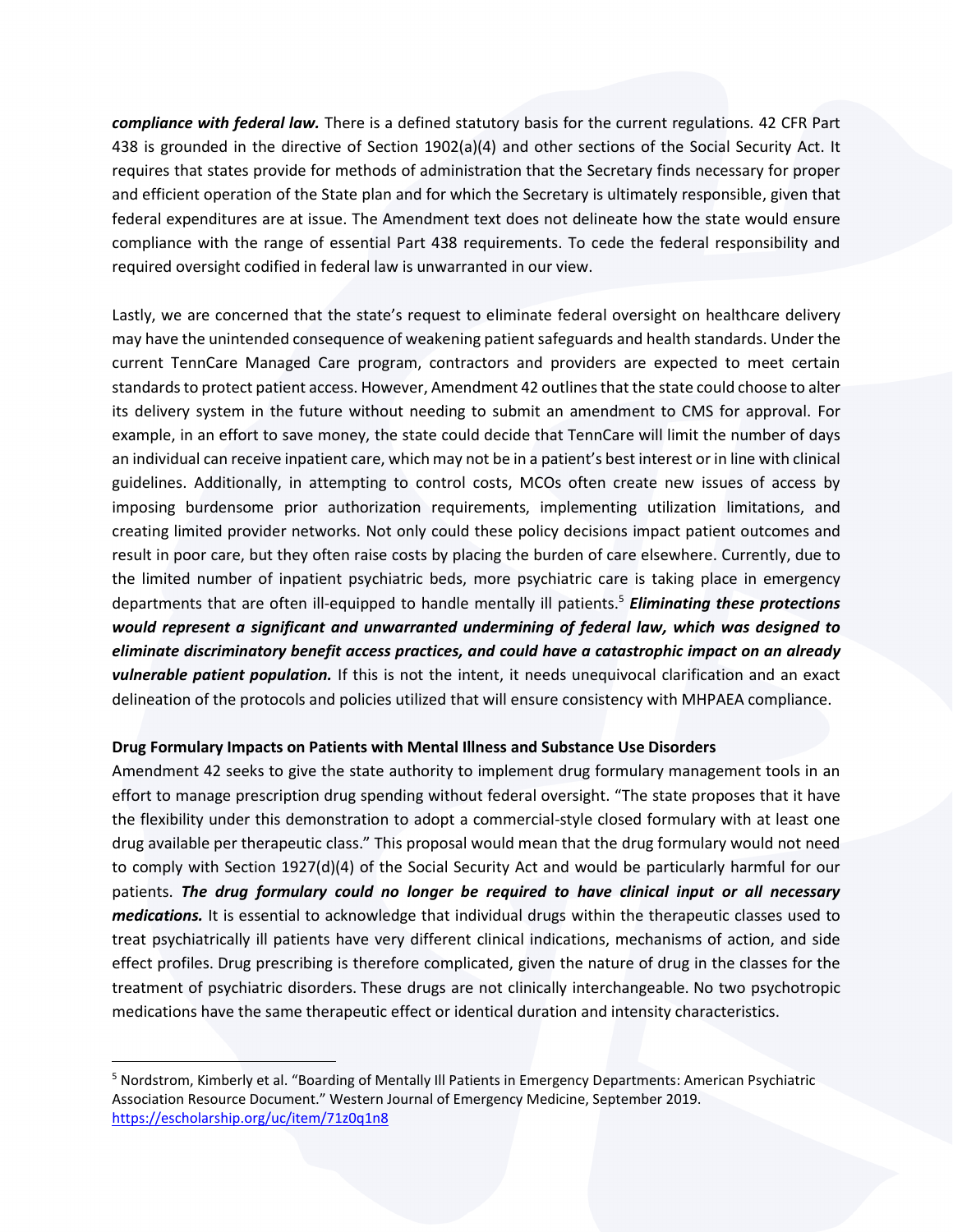Many mental illnesses are chronic, lifelong conditions with both acute and stable phases characterized by a broad array of symptoms, even among patients who have the same or similar diagnoses. If these mental illnesses go untreated, or are inappropriately treated, a patient's risk of hospitalization, persistent or significant disability, or death is heightened. Although this is particularly true when a patient needs treatment for acute symptoms like suicidality or psychosis, it is also of concern during his/her ongoing "maintenance" treatment. Clinical evidence from population-based studies clearly indicates that the risk of suicide attempts and completed suicide increases for patients with any psychiatric disorder, and this risk can increase exponentially for patients who suffer from disorders like depression and anxiety, who are unable to access the antidepressants that can control their symptoms. It has been widely recognized that doctors need to have complete discretion to prescribe the most appropriate medicines for patients with these and other conditions addressed by the protected classes. Removing these critical protections may have dire health consequences for beneficiaries.

A 2011 study by the American Psychiatric Institute for Research and Education studied how limited access to preferred medications impacted Medicaid patients receiving Medicare prescription drug benefits (dual eligibles). <sup>6</sup> These patients, who were previously stable on their medications, had to switch medications because clinically-indicated refills were not covered or approved. They also experienced significantly higher adverse events (62% versus 37%), including emergency department visits, hospitalizations, homelessness, and incarceration. *The potential savings Medicaid could realize by limiting its drug formulary would be offset by the increased costs in other areas of the program and for society in general that are created by the clinical harms that will result from delaying, limiting, or denying vulnerable patients' access to these medications.*

# **The Direct Impact of the Block Grant on Tennessee Residents**

Amendment 42 highlights the opportunities for cost savings to the state and the federal government as its signature goal, but it is not clear how the savings would be achieved. As written, the proposal mandates no reductions in who is eligible for TennCare, meaning that the state would likely rely on scaling back the amount of care and services enrollees are eligible to receive through the mechanisms we previously outlined to achieve Governor Lee's projected savings of \$2 billion in a year.

TennCare currently covers 1.4 million of Tennessee's most vulnerable citizens, including half of the state's children. <sup>7</sup> These proposed changes in Medicaid financing are especially troubling, as we consider their potential impact on individuals with mental health and substance use disorders. Due to the nature of their illness, these patients already face several barriers to care, such as not having stable housing, shortages in inpatient hospital beds, or living in rural areas with limited providers.<sup>8</sup> They also often have co-occurring

<sup>6</sup> Clinically Unintended Medication Switches and Inability to Prescribe Preferred Medications Under Medicare Part D. West JC, Rae DS, Mojtabai R, Rubio MS, Kreyenbuhl JA, Alter CL, Crystal S. Journal of Psychopharmacology; 2011, June 21.

<sup>7</sup> <https://www.tn.gov/tenncare/information-statistics/tenncare-overview.html>

<sup>&</sup>lt;sup>8</sup> "The Doctor is Out: Continuing Disparities in Access to Mental and Physical Health Care." National Alliance on Mental Illness, November 2017[. https://www.nami.org/About-NAMI/Publications-Reports/Public-Policy-](https://www.nami.org/About-NAMI/Publications-Reports/Public-Policy-Reports/The-Doctor-is-Out/DoctorIsOut.pdf)[Reports/The-Doctor-is-Out/DoctorIsOut.pdf](https://www.nami.org/About-NAMI/Publications-Reports/Public-Policy-Reports/The-Doctor-is-Out/DoctorIsOut.pdf)